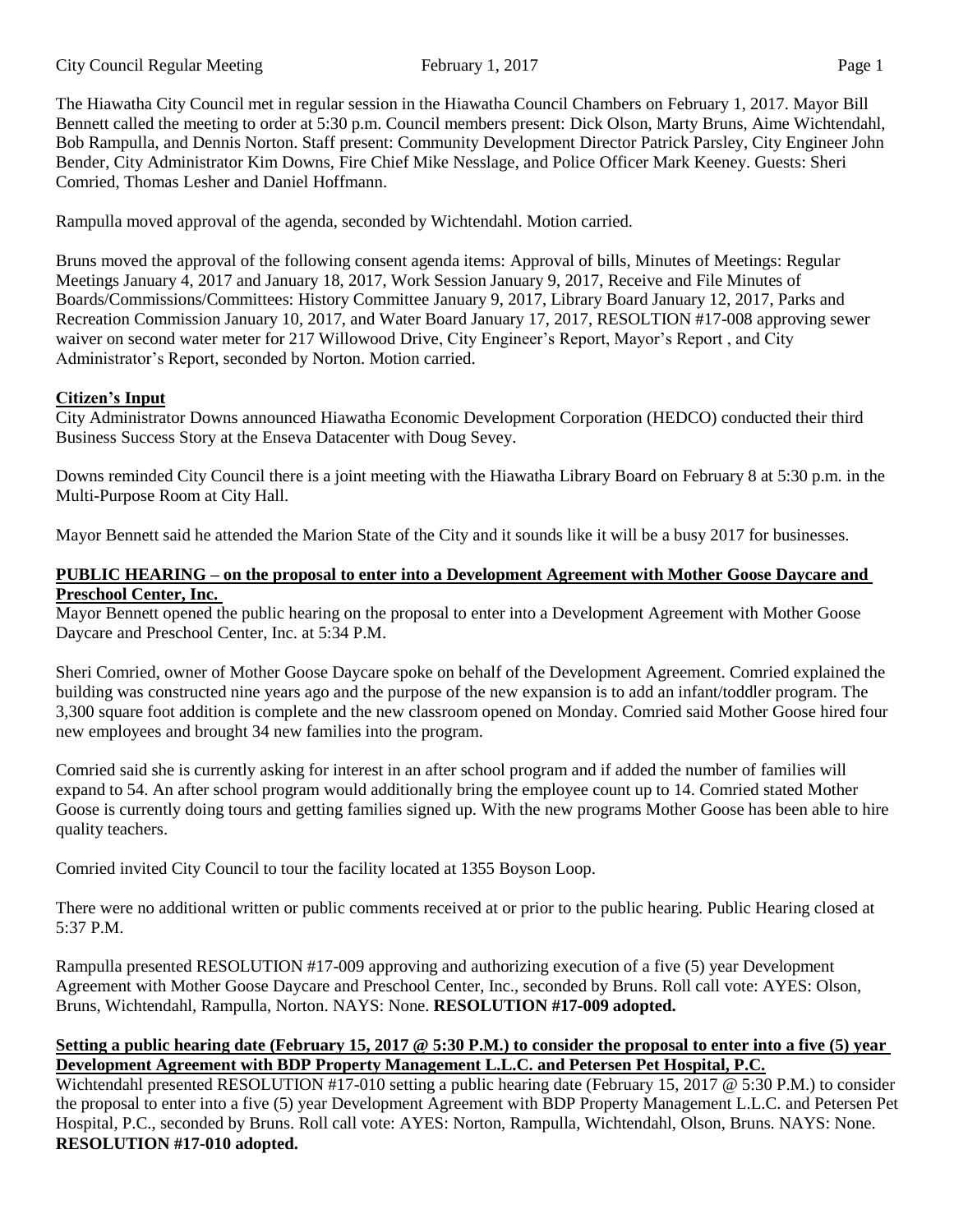#### Setting a public hearing date (February 15, 2017 @ 5:30 P.M.) to consider amending Hiawatha Code of Ordinances **Chapter 136 Sidewalk Regulations §136.02 Definitions by adding new standards of classification for a "Defective Sidewalk" in connection with a new inspection and repair program**

Bruns presented RESOLUTION #17-011 setting a public hearing date (February 15, 2017 @ 5:30 P.M.) to consider amending Hiawatha Code of Ordinances Chapter 136 Sidewalk Regulations §136.02 Definitions by adding new standards of classification for a "Defective Sidewalk" in connection with a new inspection and repair program, seconded by Norton. Roll call vote: AYES: Wichtendahl, Olson, Rampulla, Bruns, Norton. NAYS: None. **RESOLUTION #17-011 adopted.**

# **Approving the Final Plat for Tower Terrace Center Eleventh Addition**

Rampulla presented RESOLUTION #17-012 approving the Final Plat for Tower Terrace Center Eleventh Addition, seconded by Wichtendahl. Roll call vote: AYES: Rampulla, Olson, Wichtendahl, Norton, Bruns. NAYS: None. **RESOLUTION #17-012 adopted.**

## **Approving the Final Plat and Development Agreement for Sherman Square Eighth Addition**

Bruns presented RESOLUTION #17-013 approving the Final Plat and Development Agreement for Sherman Square Eighth Addition, seconded by Norton. Roll call vote: AYES: Bruns, Wichtendahl, Olson, Norton, Rampulla. NAYS: None. **RESOLUTION #17-013 adopted.**

### **Authorizing the purchase of twenty-eight (28) LED garland snowflakes, U. S. flags and flag hardware for remaining street lights added along North Center Point Road**

Norton presented RESOLUTION #17-014 approving the purchase of twenty-eight (28) L.E.D. garland snowflakes with a six (6) seasons warranty from Temple Display Ltd. of Oswego, IL., and the purchase of flags and flag hardware from Display Sales of Bloomington, MN, for remaining street lights added along North Center Point Road at a total cost not to exceed \$12,851.59, utilizing available funding in Local Option Sales and Service Tax (LOSST) Funds FY 2010-2014, seconded by Olson. Roll call vote: AYES: Olson, Bruns, Wichtendahl, Norton, Rampulla. NAYS: None. **RESOLUTION #17-014 adopted.**

### **Boyson Road and Tower Terrace Road Trail Crossing Signalization Project - approving the purchase and installation of pedestrian signaled yield signs to address safety concerns at the Cedar Valley Nature Trail Crossing on Boyson Road and Tower Terrace Road**

Bruns presented RESOLUTION #17-015 authorizing the purchase and installation of pedestrian signalized yield signs at the Cedar Valley Nature Trail crossings on Boyson Road and Tower Terrace Road, at a total cost not to exceed \$21,815.44, with Linn County Trails Association providing funding in the amount of \$10,000.00, Hawkeye Bicycle Association providing funding in the amount of \$5,000.00, and the City responsible for paying a portion of costs in the amount of \$6,815.44, utilizing available funding in Local Option Sales and Service Tax (LOSST) Funds FY 2010-2014 to address safety concerns, seconded by Wichtendahl. Roll call vote: AYES: Wichtendahl, Rampulla, Olson, Bruns, Norton. NAYS: None. **RESOLUTION #17-015 adopted.**

### **Boyson Road Trail Extension Project from North 15th Avenue to North 12th Avenue - approving Change Order #1 with an increase in contract amount for Midwest Concrete Inc.**

Olson presented RESOLUTION #17-016 approving Change Order #1 for the 2016 Boyson Road Trail Extension From North 15th Avenue to North 12th Avenue Project with an increase in contract amount of \$3,825.00, resulting in a revised total project contract amount of \$107,012.00, seconded by Wichtendahl. Roll call vote: AYES: Bruns, Olson, Rampulla, Wichtendahl, Norton. NAYS: None. **RESOLUTION #17-016 adopted.**

### **Boyson Road Trail Extension Project from North 15th Avenue to North 12th Avenue - approving (Balancing) Change Order #2 with an increase in contract amount for Midwest Concrete Inc.**

Norton presented RESOLUTION #17-017 approving (Balancing) Change Order #2 for the 2016 Boyson Road Trail Extension From North 15th Avenue to North 12th Avenue Project with an increase in contract amount of \$7,918.97, resulting in a revised total project contract amount of \$114,930.97, seconded by Rampulla. Roll call vote: AYES: Rampulla, Norton, Olson, Bruns, Wichtendahl. NAYS: None. **RESOLUTION #17-017 adopted.**

# Boyson Road Trail Extension Project from North 15<sup>th</sup> Avenue to North 12<sup>th</sup> Avenue - accepting the project

Bruns presented RESOLUTION #17-018 accepting the public improvement contract work in connection with the 2016 Boyson Road Trail Extension From North 15th Avenue to North 12th Avenue Project, and directing the City Engineer to